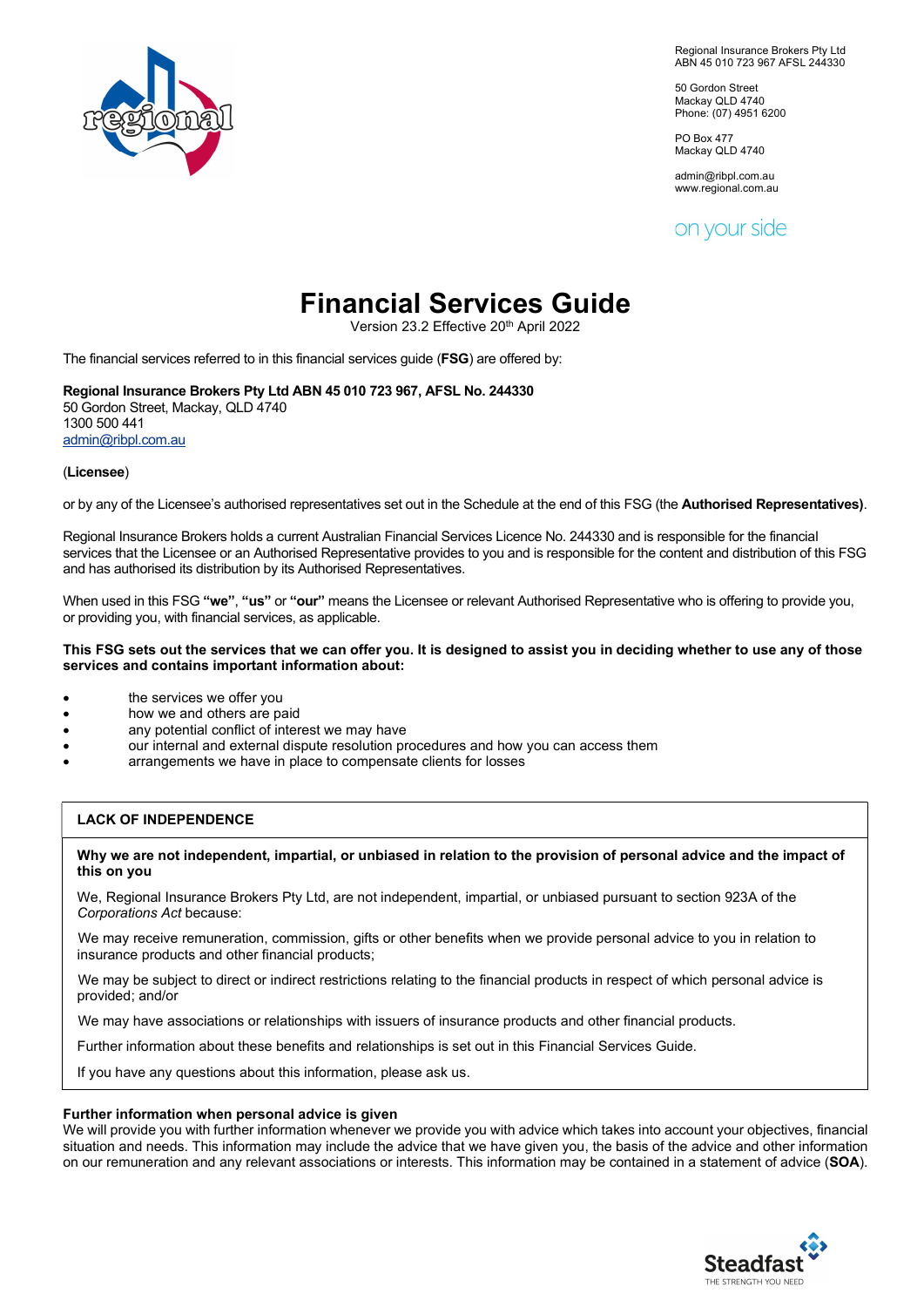When you ask us to recommend an insurance policy for you, we will usually only consider the policies offered by the insurers or insurance providers that we deal with regularly. In giving you advice about the costs and terms of recommended polices we have not compared those policies to other policies available, other than from those insurers we deal with regularly.

## Product disclosure statement

If we offer to arrange the issue of an insurance policy to you, we will also provide you with, or pass on to you, a product disclosure statement (PDS), unless you already have an up-to-date PDS. The PDS will contain information about the particular policy which will enable you to make an informed decision about purchasing that policy.

| From when does this FSG<br>apply?                                                                                                                         | This FSG applies from 6 <sup>th</sup> April 2022 and remains valid unless a further FSG is issued to<br>replace it. We may give you a supplementary FSG. It will not replace this FSG but will cover<br>services not covered by this FSG.                                                                                                                                                                                                                                                                                                                                                                                                                                                                                                                                                                                                                                      |  |
|-----------------------------------------------------------------------------------------------------------------------------------------------------------|--------------------------------------------------------------------------------------------------------------------------------------------------------------------------------------------------------------------------------------------------------------------------------------------------------------------------------------------------------------------------------------------------------------------------------------------------------------------------------------------------------------------------------------------------------------------------------------------------------------------------------------------------------------------------------------------------------------------------------------------------------------------------------------------------------------------------------------------------------------------------------|--|
| How can I instruct you?                                                                                                                                   | You can contact us to give us instructions by post, phone, fax or email on the contact number<br>or details mentioned on page 1 of this FSG, for the Licensee, or on the contact number or<br>details mentioned in the Schedule at the end of this FSG, for any Authorised Representative.                                                                                                                                                                                                                                                                                                                                                                                                                                                                                                                                                                                     |  |
| Who is responsible for the<br>financial services provided?                                                                                                | The Licensee is responsible for the financial services that will be provided to you, or through<br>you to your family members, including the distribution of this FSG. The Licensee holds a<br>current Australian Financial Services Licensee no: 244330. The contact details for the<br>Licensee are on the front of this FSG.                                                                                                                                                                                                                                                                                                                                                                                                                                                                                                                                                |  |
| What<br>kinds<br>of financial<br>services are you authorised to<br>provide to me and what kinds<br>of financial product/s do those<br>services relate to? | The Licensee is authorised to advise and deal in general insurance products to retail and<br>wholesale clients. Each Authorised Representative is authorised to advise and deal in<br>general insurance products to retail and wholesale clients under the Licensee's Australian<br>Financial Services License. When we provide you with financial services, we will do this for<br>you as your broker unless we tell you otherwise                                                                                                                                                                                                                                                                                                                                                                                                                                            |  |
| Will I receive tailored advice?                                                                                                                           | Maybe not in all cases. However, we may need information about your personal objectives,<br>details of your current financial situation and any relevant information, so that we can arrange<br>insurance policies for you or to give you advice about your insurance needs. We will ask you<br>for the details that we need to know. In some cases, we will not ask for any of this information.<br>If we do not ask, or if you do not give us all of the information we ask for, any advice you<br>receive may not be appropriate to your needs, objectives and financial situation.                                                                                                                                                                                                                                                                                         |  |
|                                                                                                                                                           | You should read the warnings contained in any SOA, record of advice, or any other warnings<br>that we give you, carefully before making any decision about an insurance policy. Where we<br>provide you with advice about your insurance arrangements, that advice is current at the<br>time that we give it. We will review your insurance arrangements when you inform us about<br>changes in your circumstances.                                                                                                                                                                                                                                                                                                                                                                                                                                                            |  |
| <b>Contractual Liability and your</b><br>insurance cover                                                                                                  | Many commercial or business contracts contain clauses dealing with your liability (including<br>indemnities or hold harmless clauses). Such clauses may entitle your insurers to reduce<br>cover, or in some cases, refuse to indemnify you at all. You should seek legal advice before<br>signing and accepting contracts. You should inform us of any clauses of this nature before<br>you enter into them.                                                                                                                                                                                                                                                                                                                                                                                                                                                                  |  |
| What information do you<br>maintain in my file and can I<br>examine my file?                                                                              | We maintain a record of your personal profile including details of insurance policies that we<br>arrange for you. We also maintain records of any recommendations or advice given to you.<br>We will retain this FSG and any other FSG given to you as well as any SOA or PDS that<br>we give or pass on to you for the period required by law. We are committed to implementing<br>and promoting a privacy policy, which will ensure the privacy and security of your personal<br>information. A copy of our privacy policy is available on request. A copy is also available on<br>our website: www.ribpl.com.au. If you wish to look at your file please ask us. We will make<br>arrangements for you to do so.                                                                                                                                                             |  |
| How will I pay for the services<br>provided?                                                                                                              | Payments for the services we provide you are payable directly to us. For each insurance<br>product the insurer will charge a premium that includes any relevant taxes, charges and<br>levies. We often receive payment based on a percentage of this premium (excluding relevant<br>taxes, charges and levies) called commission, which is paid to us by the insurers. However,<br>in some cases you will also be charged a fee. These will all be shown on the invoice that we<br>send you. You can choose to pay by any of the payment methods set out in the invoice. You<br>are required to pay within the time set out on the invoice. If there is a refund of reduction of<br>your premium as a result of a cancellation or alteration to a policy or based on a term of your<br>policy (such as a premium adjustment provision), we will retain any fee we have charged |  |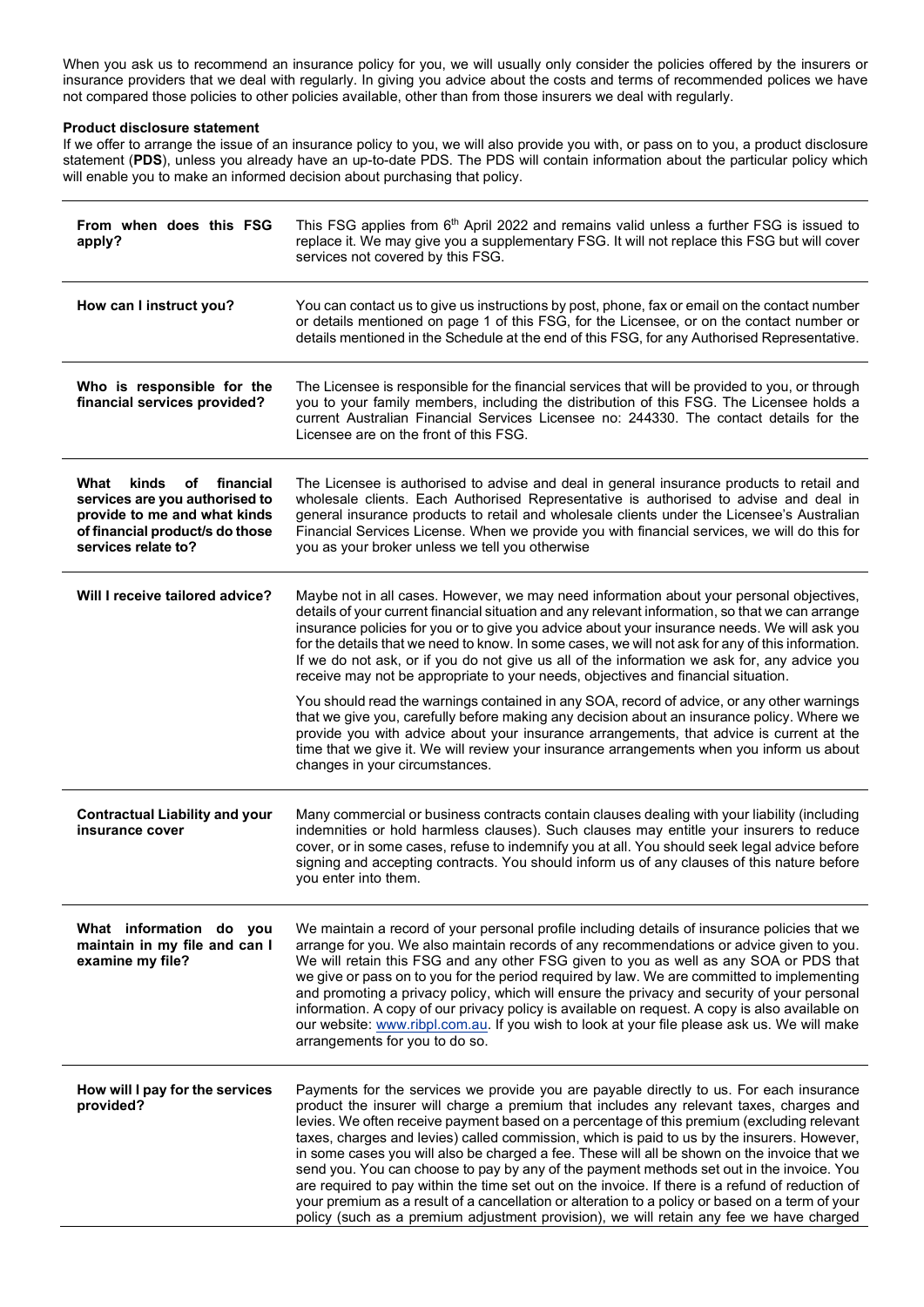|                                                                                                                    | you. We will also retain commission depending on our arrangements with the insurer or<br>charge you a cancellation fee equal to the reduction in our commission.<br>When you pay us your premium it will be banked into our trust account. We will retain the<br>commission from the premium you pay us and remit the balance to the insurer in accordance<br>with our arrangements with the insurer. We will earn interest on the premium while it is in our<br>trust account or we may invest the premium and earn a return. We will retain any interest or<br>return on investment earned on the premium.                                                                                                                                                                                                                                                                                                                                                                                                                                                                                                                                                                                                                                                                                                                                                                                                                                                                                                                                                                                                                                                                                                                                                                                 |
|--------------------------------------------------------------------------------------------------------------------|----------------------------------------------------------------------------------------------------------------------------------------------------------------------------------------------------------------------------------------------------------------------------------------------------------------------------------------------------------------------------------------------------------------------------------------------------------------------------------------------------------------------------------------------------------------------------------------------------------------------------------------------------------------------------------------------------------------------------------------------------------------------------------------------------------------------------------------------------------------------------------------------------------------------------------------------------------------------------------------------------------------------------------------------------------------------------------------------------------------------------------------------------------------------------------------------------------------------------------------------------------------------------------------------------------------------------------------------------------------------------------------------------------------------------------------------------------------------------------------------------------------------------------------------------------------------------------------------------------------------------------------------------------------------------------------------------------------------------------------------------------------------------------------------|
| How are any commissions,<br>οf<br>other<br>benefits<br>fees<br>calculated for providing the<br>financial services? | Our commission will be calculated based on the formula: $X = Y\% \times P$<br>In this formula: X is our commission; Y is the percentage commission paid to us by the<br>insurers. Our commission varies between 0% and 30%. P is the amount you pay for any<br>insurance policy (less any government fees or charges included in that amount. We have a<br>set of standard non-refundable Broker Fees that we charge you for the costs of services<br>such as; market research on products available, sourcing alternative quotations and<br>coverage and risk analysis and portfolio co-ordination. All fees payable for our services will<br>be advised to you at the time of providing the advice or service. Where your adviser is an<br>Authorised Representative, they are employed by a different company, This company will<br>also receive a share of the income, which is 30% of the Regional income on new business,<br>renewal and variation. Your adviser is paid a salary by the relevant company for arranging<br>insurance. We do not often pay any commissions, fees or benefits to others who refer you<br>to us or refer us to an insurer. If we do, we will pay commissions to those people out of our<br>commission or fees (not in addition to those amounts), in the range of 20% to 50% of our<br>commission or fees.<br>Our employees are paid by salary which is reviewed annually based on performance criteria.<br>They may receive bonuses payable based on the overall performance of our business. If we<br>give you personal advice, we will inform you of any fees, commission or other payments we,<br>our associates or anyone referring you to us (or us to any insurer) will receive in relation to<br>the policies that are the subject of the advice. |
|                                                                                                                    |                                                                                                                                                                                                                                                                                                                                                                                                                                                                                                                                                                                                                                                                                                                                                                                                                                                                                                                                                                                                                                                                                                                                                                                                                                                                                                                                                                                                                                                                                                                                                                                                                                                                                                                                                                                              |

Do you have any relationships or associations with the insurers who issue the insurance policies or any other material relationships?

In some cases we may refer you to or recommend you use the services of Regional Financial Planning, our life division. As a member of the same corporate group we will benefit from this recommendation as it improves the profit of the group.

Regional Insurance Brokers are a Steadfast Group Limited (Steadfast) Network Broker. As a Steadfast Network Broker, we have access to services including model operating and compliance tools, procedures, manuals and training, legal, technical, HR, contractual liability advice and assistance, group insurance arrangements, product comparison and placement support, claims support, group purchasing arrangements and broker support services. These services are either funded by Steadfast, subsidised by Steadfast or available exclusively to Steadfast Network Brokers for a fee. Steadfast has exclusive arrangements with some insurers and premium funders (Partners) under which the Partners may pay Steadfast commission of between  $0.5 - 1.5\%$  for each product arranged by us with those Partners, or alternatively a fee to access strategic and technological support and the Steadfast Broker Network. Steadfast is also a shareholder of some Partners.

You can obtain a copy of Steadfast's FSG at www.steadfast.com.au.

If we arrange premium funding for you, we may be paid a commission by the premium funder. We may also charge you a fee (or both). The commission that we are paid by the premium funder is usually calculated as a percentage of your insurance premium (including government fees or changes). If you instruct us to arrange or issue a product, this is when we become entitled to the commission.

The Licensees commission rates for premium funding are in the range of 0% to 4% of funded premium. When we arrange premium funding for you, you can ask us what commission rates we are paid for that funding arrangement compared to the other arrangements that were available to you. The amount of our commission and any fee that we charge will be set out in the premium funding contract.